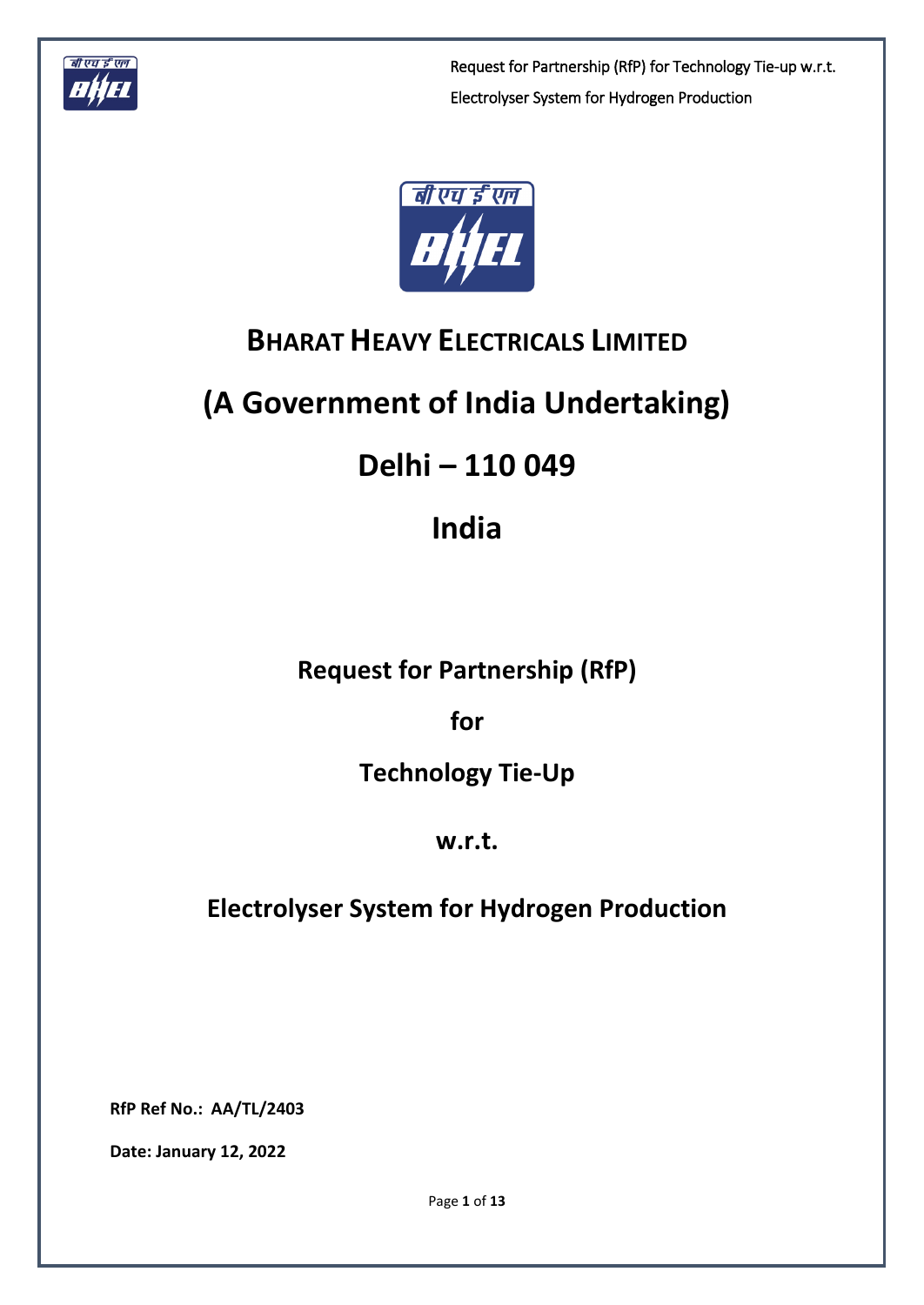

# **INDEX**

| S No.          | <b>DESCRIPTION</b>                                                   |
|----------------|----------------------------------------------------------------------|
|                | <b>SECTION - 1: DISCLAIMER</b>                                       |
| 2 <sub>1</sub> | SECTION - 2: SCHEDULE OF RfP PROCESS & CONTACT DETAILS               |
| 3.             | SECTION - 3: DETAILS OF RfP                                          |
| 4.             | ANNEXURE-1: INDICATIVE SCOPE OF TECHNOLOGY LICENSING                 |
| 5.             | ANNEXURE-2: DETAILS REQUIRED FROM PROSPECTIVE COLLABORATOR           |
| 6.             | ANNEXURE-3: INFORMATION ON VARIOUS PARAMETERS OF ELECTROLYSER SYSTEM |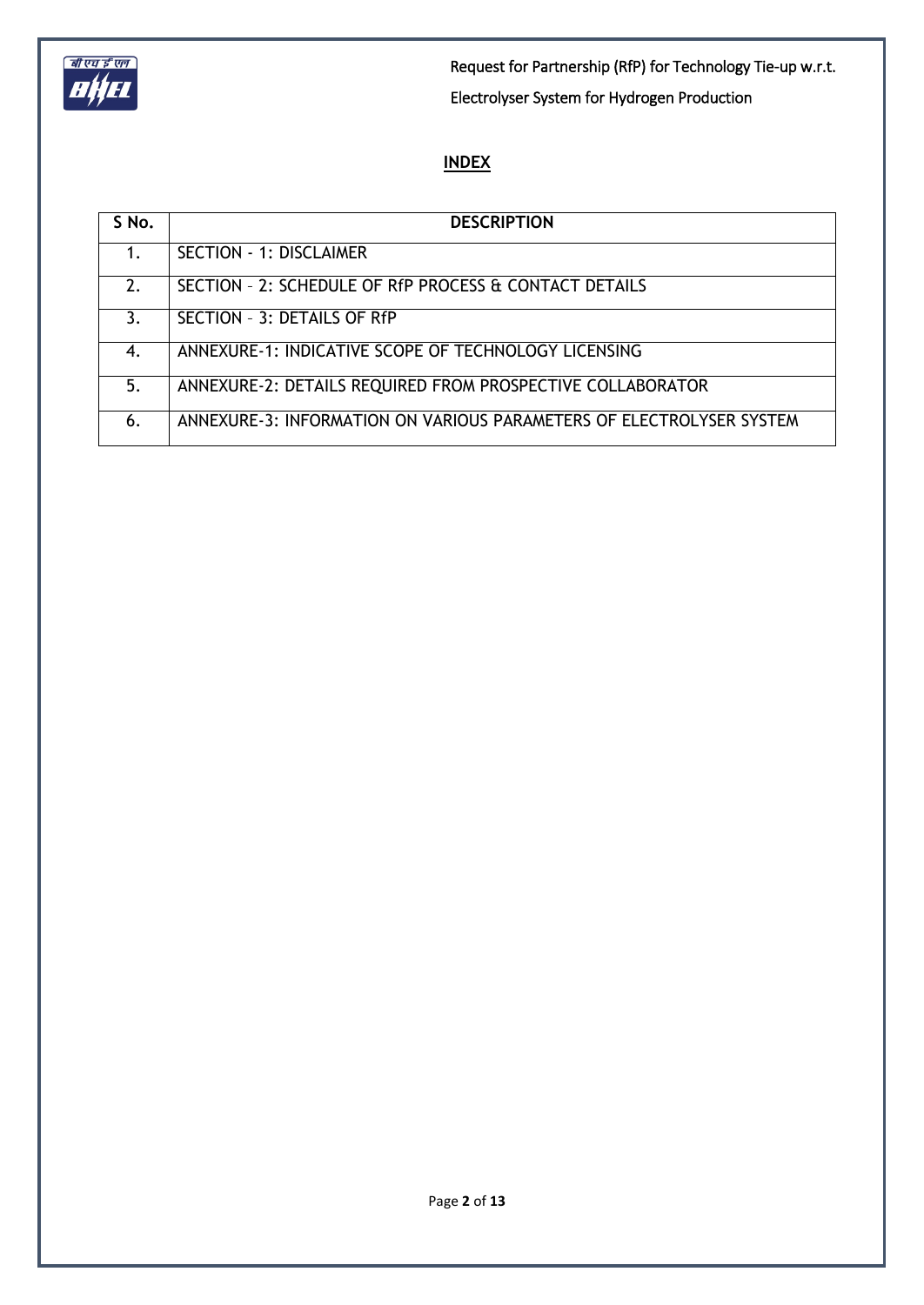



#### **SECTION-1 DISCLAIMER**

The information contained in this Request for Partnership (RfP) document provided to the Prospective Collaborator(s), by or on behalf of Bharat Heavy Electricals Limited (BHEL) or any of its employees or advisors, is provided to the Prospective Collaborator on the terms and conditions set out in this RfP document and all other terms and conditions subject to which such information is provided.

- 1. The purpose of this RfP document is to provide the Prospective Collaborator with information to assist the formulation of their proposal. This RfP document does not purport to contain all the information each Prospective Collaborator may require. This RfP document may not be appropriate for all persons, and it is not possible for BHEL, its employees or advisors to consider the business/investment objectives, financial situation and particular needs of each Prospective Collaborator who reads or uses this RfP document. Each Prospective Collaborator should conduct his own investigations and analysis and should check the accuracy, reliability and completeness of the information in this RfP document and where necessary obtain independent advice from appropriate sources.
- 2. BHEL, its employees and advisors make no representation or warranty and shall incur no liability under any law, statute, rules or regulations as to the accuracy, reliability or completeness of the RfP document.
- 3. BHEL may, in its absolute discretion, but without being under any obligation to do so, modify, amend or supplement the information in this RfP document.
- 4. The issue of this RfP does not imply that BHEL is bound to select and shortlist any or all the Prospective Collaborator(s). Even after selection of suitable Prospective Collaborator BHEL is not bound to proceed ahead with the Prospective Collaborator and in no case be responsible or liable for any commercial and consequential liabilities in any manner whatsoever.
- 5. The Prospective Collaborator shall bear all costs associated with the preparation, technical discussion/presentation and submission of response against this RfP. BHEL shall in no case be responsible or liable for these costs regardless of the conduct or outcome of the RfP process.
- 6. Canvassing in any form by the Prospective Collaborator or by any other agency on their behalf shall lead to disqualification of their RfP.
- 7. Notwithstanding anything contained in this RfP, BHEL reserves the right to accept or reject any application and to annul the RfP process and reject all applications, at any time without any liability or any obligation for such acceptance, rejection or annulment and without assigning any reasons, thereof. In the event that BHEL rejects or annuls all the applications, it may at its discretion, invite all eligible Prospective Collaborator(s) to submit fresh applications.
- 8. BHEL reserves the right to disqualify any applicant during or after completion of RfP process, if it is found there was a material misrepresentation by any such applicant or the applicant fails to provide within the specified time, supplemental information sought by BHEL.
- 9. BHEL reserves the right to verify all statements, information and documents submitted by the applicant in response to the RfP. Any such verification or lack of such verification by BHEL shall not relieve the applicant of his obligations or liabilities hereunder nor will it affect any rights of BHEL.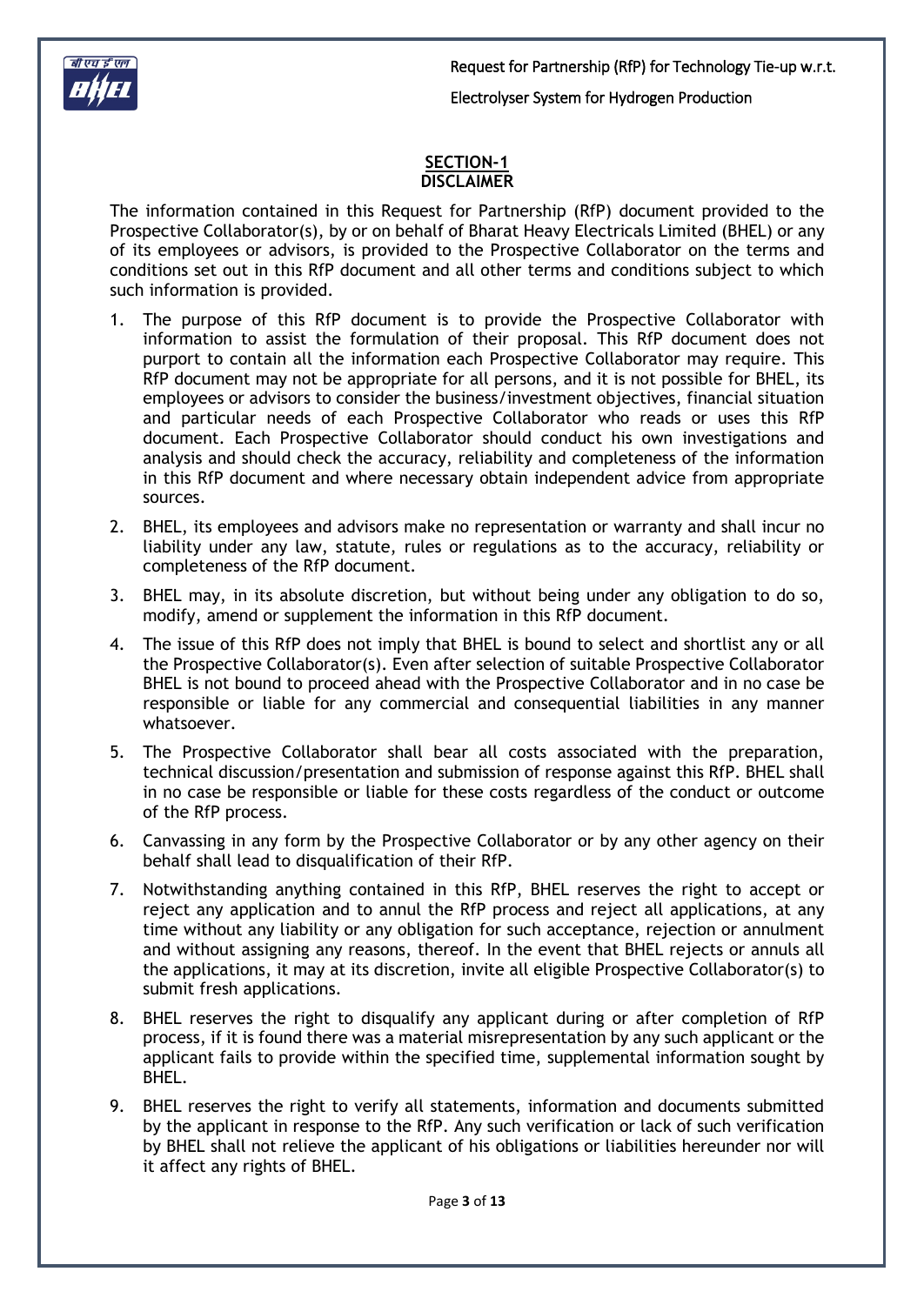

# **SECTION-2**

# **SCHEDULE OF RfP PROCESS & CONTACT DETAILS**

### **A. SCHEDULE OF RfP PROCESS**

The schedule of activities during the RfP Process shall be as follows -

| S No. | <b>Description</b>                      | Date       |
|-------|-----------------------------------------|------------|
|       | Issue of RfP document                   | 12.01.2022 |
|       | Last date of submission of RfP response | 03.02.2022 |

### **B. CONTACT DETAILS:**

Senior Deputy General Manager (CTM) Corporate Technology Management, Bharat Heavy Electricals Limited (BHEL), BHEL House, Siri Fort, New Delhi 110049 Tel: +91-11- 6633- 7218 /7198 /7323/7220 Mobile: +91 9810072480 E-Mail: [techeoi@bhel.in](mailto:techeoi@bhel.in)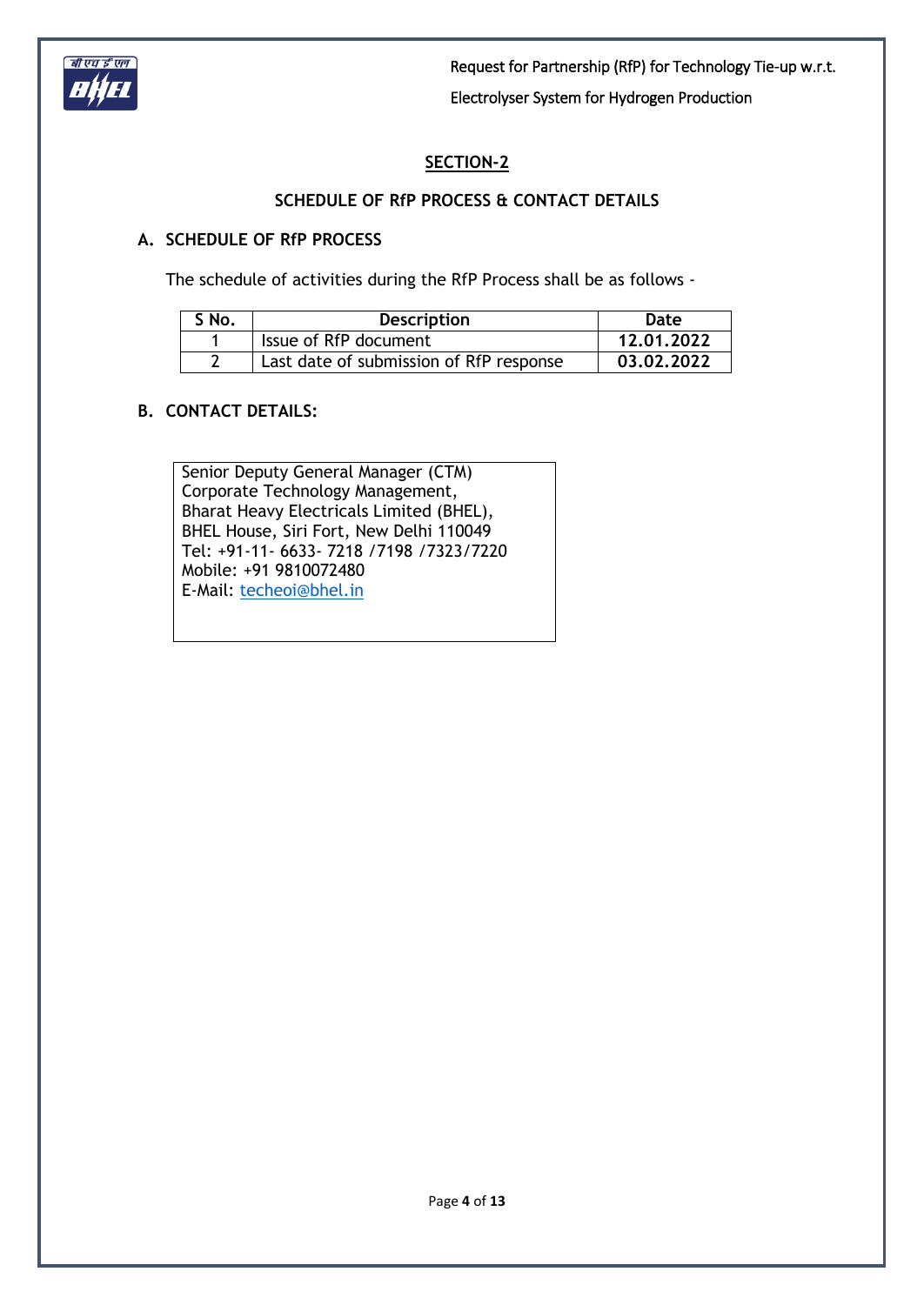

# **SECTION – 3**

#### **DETAILS OF REQUEST FOR PARTNERSHIP (RfP)**

#### **3.1 INTRODUCTION:**

This Request for Partnership (RfP) seeks response from Original Equipment Manufacturers (OEMs) of Electrolyser System for Hydrogen Production who are meeting the requirements of this RfP and are willing to be associated with BHEL through a License & Technology Collaboration Agreement (TCA) on long term basis to enable BHEL to design, engineer, manufacture, assemble, install, commission, quality control, test, supply, maintain, operate, repair, service, troubleshoot and sell Electrolyser System for Hydrogen Production.

Here, Electrolyser system means Electrolyser stack along with its necessary BOPs required for generation of fuel cell grade hydrogen from De-ionized water, such as, Stack power system, Water management system, Hydrogen processing system, Cooling system, and Control system etc.

#### **3.2 ABOUT BHEL:**

BHEL is a leading state owned company, wherein Government of India is holding 63.17% of its equity. BHEL is an integrated power plant equipment manufacturer and one of the largest engineering and manufacturing organization in India, catering to the core infrastructure sectors of Indian economy viz. energy, transportation, heavy engineering industry, defence, renewable and non-conventional energy. The energy sector covers generation, transmission and distribution equipment for thermal, gas, hydro, nuclear and solar photo voltaic. BHEL has been in this business for more than 50 years and BHEL supplied equipment account for more than 57% (approx. 180 GW) of the total thermal generating capacity in India. BHEL is also listed in Indian stock exchanges. BHEL has 16 manufacturing units, 4 power sector regions, 8 service centres and 15 regional offices besides host of project sites spread all over India and abroad. BHEL has its footprint in all the inhabited continents with references in 86 countries including Malaysia, Oman, Iraq, Syria Sudan, Libya, Cyprus, Malta, Afghanistan, Bangladesh, Bhutan, New Zealand etc. with cumulative overseas installed capacity of BHEL manufactured power plants nearing 10,000 MW. The annual turnover of BHEL for the year 2020-21 was around US\$ 2.3 Billion. BHEL's highly skilled and committed manpower of approx. 31000; state-of-the-art manufacturing, R&D facilities and latest technologies helped BHEL to deliver a consistent track record of performance since long. To position leading state-owned companies as Global Industrial giant and as a recognition for their exemplary performance, Government of India categorized BHEL as "Maharatna Company" in 2013.

The high level of quality & reliability of BHEL products is due to adherence to international standards by acquiring and adapting some of the best technologies from leading companies in the world, together with technologies developed in its own R&D centres.

BHEL Corporate R&D, Hyderabad has requisite know-how in end-use application of Hydrogen Economy i.e. for Proton Exchange Membrane Fuel Cells (PEMFC) technology and has developed and demonstrated PEMFC system upto 5 KW for stationary application and upto 1.25 KW for mobility application.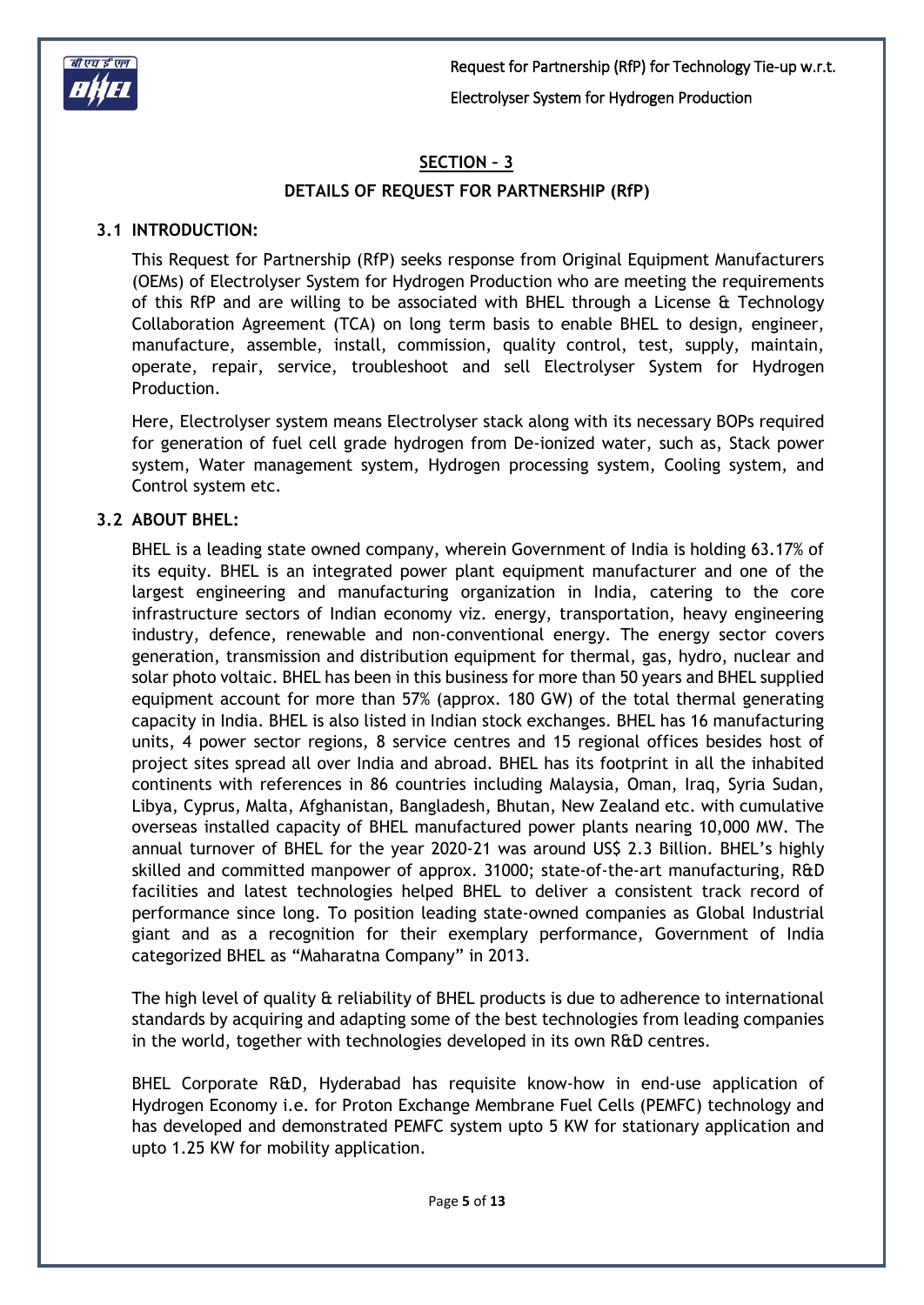

Ï बी एच डी एल  $\overline{\phantom{a}}$ 

> Our ongoing major technology tie-ups include agreements with Siemens Energy Global GmbH & Co. KG., Germany (for Steam Turbines, Generators and Condensers); MHI, Japan (for Pumps); MPL, Japan (for Flue Gas Desulfurization Systems); Leonardo S.p.A, Italy (for Super Rapid Gun Mount); GE Tech. GmbH, Switzerland (for Steam Turbine for Nuclear Power Plant); Vogt Power International, USA (for Heat Recovery Steam Generators); Indian Space Research Organization (ISRO) (for Space Grade Lithium-Ion Cells); NANO Company Ltd., Korea (for SCR Catalysts); HLB Power Company Ltd., Korea (for Gates and Dampers); Kawasaki Heavy Industries, Japan (for Stainless Steel Coaches for Metros); Valmet Automation Oy, Finland (for DCS System) and Babcock Power Environmental Inc., USA (for Selective Catalytic Reduction Systems).

> \* **More details about the entire range of BHEL's products and operations can be viewed by visiting our web site [www.bhel.com](http://www.bhel.com/)**

#### **3.3 SCOPE OF COOPERATION:**

BHEL intends to shortlist the Original Equipment Manufacturers (OEMs) based on this RfP and to subsequently select a suitable partner for a long term License  $\alpha$  Technology Collaboration Agreement (TCA) for Electrolyser System for Hydrogen Production as per indicative scope of technology licensing at **Annexure-1**.

BHEL shall receive applications pursuant to this RfP in accordance with the terms set forth herein, as modified, altered, amended and clarified from time to time by BHEL, and all applications shall be submitted in accordance with such terms on or before the date specified in this RfP for submission of applications.

Upon receipt of responses against this RfP, BHEL will review the responses to ascertain suitability of the offer and shortlist Prospective Collaborators for further discussions. Detailed discussions on commercial and other terms and conditions to finalize the License & Technology Collaboration Agreement (TCA) shall be held with shortlisted Prospective Collaborators. The detailed terms and conditions for such a paid-up license agreement shall be mutually agreed upon. Prospective collaborators shall be responsible for sharing necessary know-how & know-why to BHEL for Electrolyser System.

Business sharing option, during the initial period of technology assimilation by BHEL may also be considered.

### **3.4 PREQUALIFICATION REQUIREMENTS (PQRs):**

a) The Prospective Collaborator should have at least 3 years of experience of designing, engineering, manufacturing, assembling, testing, supply, installation and commissioning of Electrolyser System, as on the closing date of this RfP. (*Suitable/relevant documentary evidence to substantiate the fulfilment of this PQR is to be submitted along with RfP*).

**AND**

Page **6** of **13** b) The Prospective Collaborator should have done system integration & supplied at least one (1) Electrolyser system of capacity 100 Nm3/hr Hydrogen or more in last 5 years and the system should have been in successful operation for at least 1000 hours as on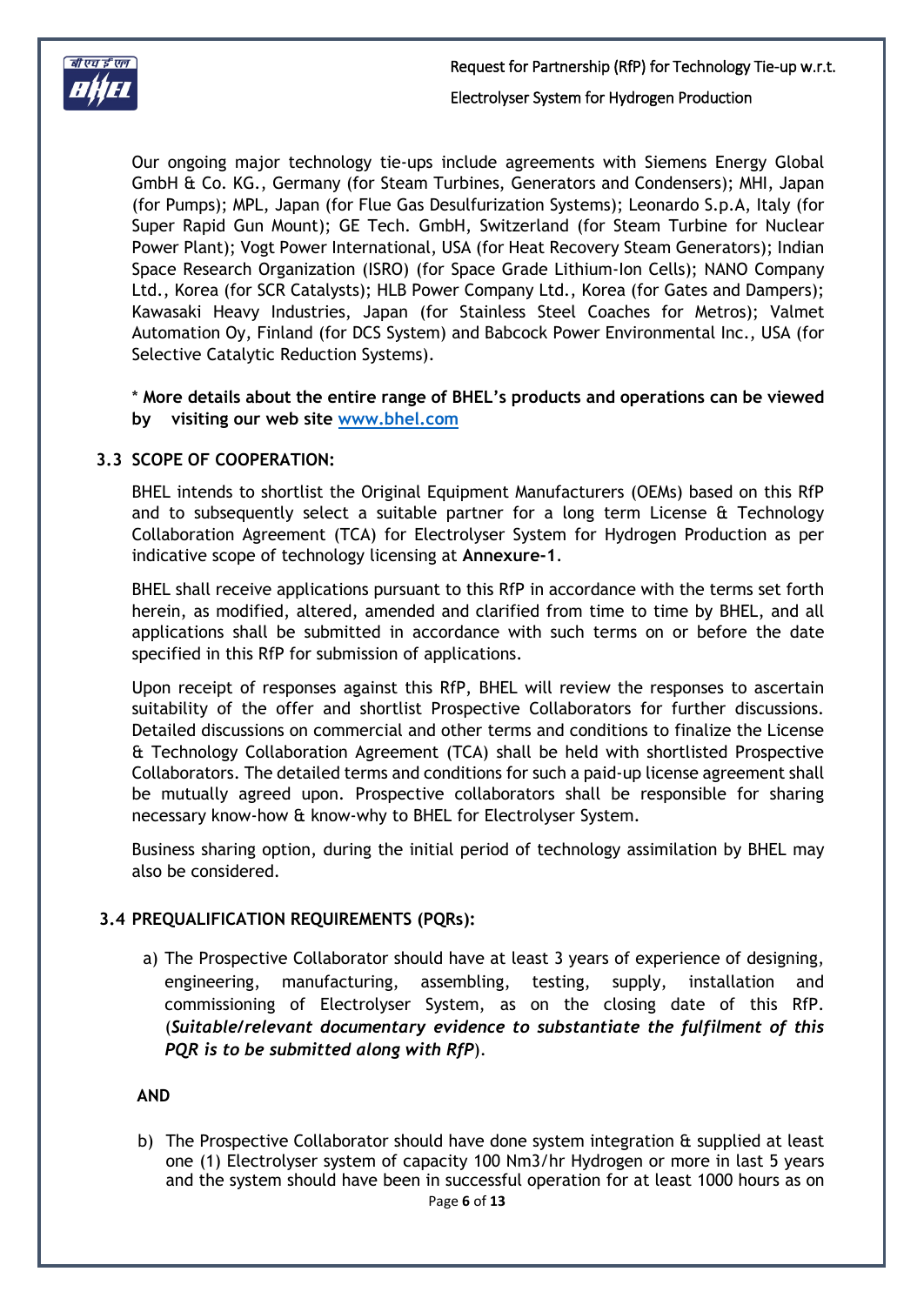

the closing date of this RfP. (**Requisite performance certificate from the** *end client/customer as documentary evidence to substantiate the fulfilment of this PQR is to be submitted along with RfP*)

## **3.5 INSTRUCTIONS:**

3.5.1 The interested Prospective Collaborators shall ensure that their duly filled up complete response along with following annexures are received by BHEL on or before **03.02.2022**.

Annexure 1- Indicative Scope of Technology Licensing Annexure 2- Details required from Prospective Collaborator Annexure 3- Information on various parameters of Electrolyser System

- 3.5.2 The response to RfP shall also be accompanied with details on **company background, technical features/ product catalogue, reference list of customers, details of current manufacturing facilities and relevant certificates, annual audited financial reports for last three (3) years**.
- 3.5.3 **Language:** All correspondences and documents related to the RfP response shall be in English language, provided that any printed literature furnished by the Prospective Collaborator may be written in another language, as long as such literature is accompanied by a translation of its pertinent passages in English language in which case, for purposes of interpretation of the bid, the English translation shall govern.
- 3.5.4 The Prospective Collaborator(s) shall abide by the terms & conditions, as applicable, of the RfP.
- 3.5.5 All pages of the response against this RfP shall be duly signed by the authorised signatory.
- 3.5.6 Multiple proposals from the same Prospective Collaborator should not be submitted.
- 3.5.7 BHEL at its discretion shall inspect the Prospective Collaborator's works/office/reference site premises for the purpose of evaluation, as deemed necessary before selection of Partner. BHEL's decision in this regard shall be final.
- 3.5.8 Any Prospective Collaborator which has been debarred/blacklisted by Indian Central/State Governments or by any entity controlled by Indian Central/State Governments from participating in any of their project, as on date of submission of RfP, shall not be eligible to submit the RfP.
- 3.5.9 BHEL shall receive applications pursuant to this RfP in accordance with the terms set forth herein, as modified, altered, amended and clarified from time to time by BHEL, and all applications shall be submitted in accordance with such terms on or before the date specified in this RfP for submission of applications.

*In case any amendment/corrigendum to this RfP is issued, it shall be notified only at [www.bhel.com](http://www.bhel.com/)*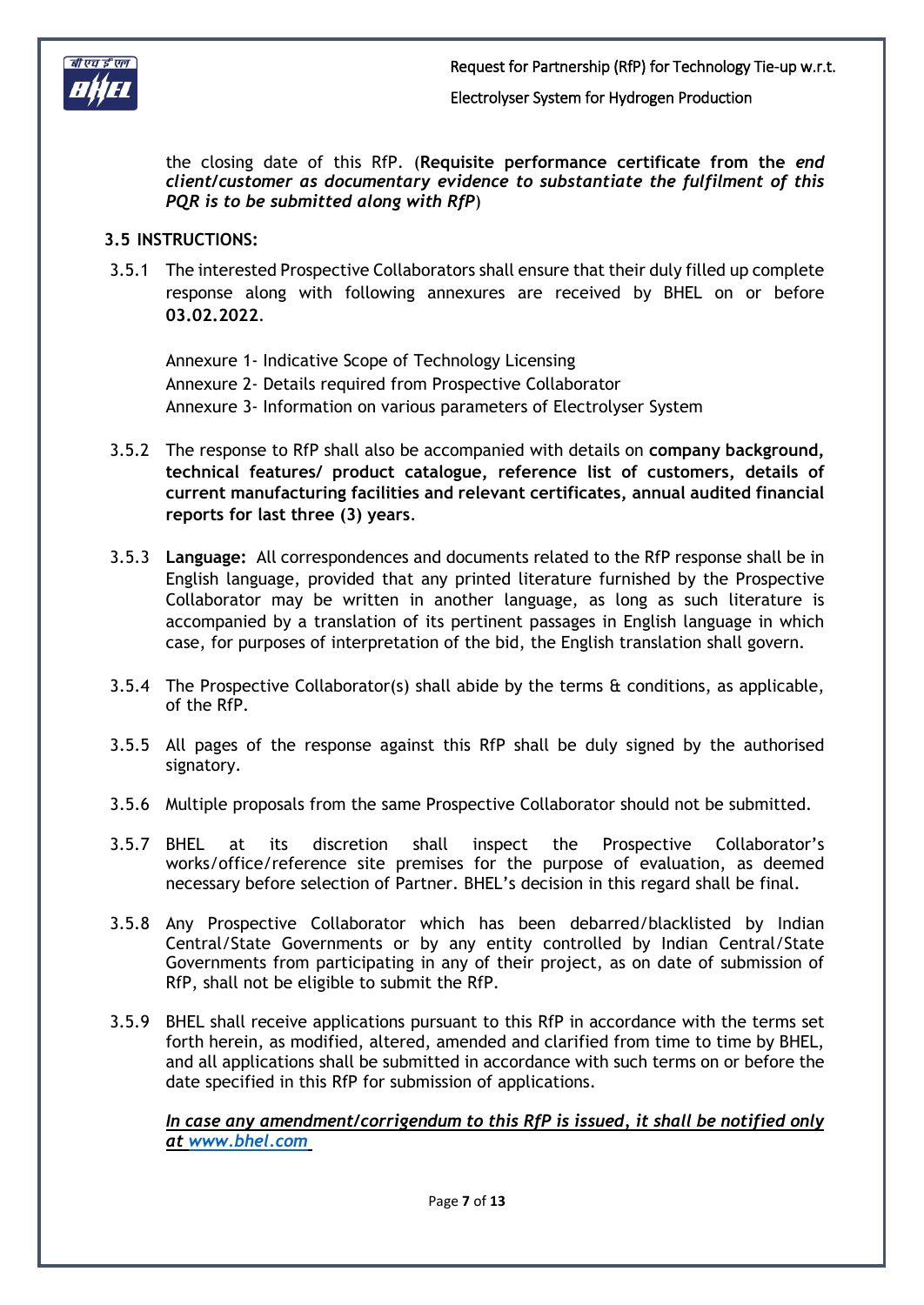

# **3.6 CONFIDENTIALITY:**

Information relating to the examination, clarification, evaluation and comparison of RfP and recommendations shall not be disclosed to Prospective Collaborator. Any effort by Prospective Collaborator to influence BHEL in processing of RfP or selection decisions may result in the rejection of the response against RfP.

### **3.7 GOVERNING LAWS & JURISDICTION:**

The RfP process shall be governed by, and construed in accordance with the laws of India and the Courts at New Delhi (India) shall have exclusive jurisdiction over all disputes arising under, pursuant to and / or in connection with the RfP process.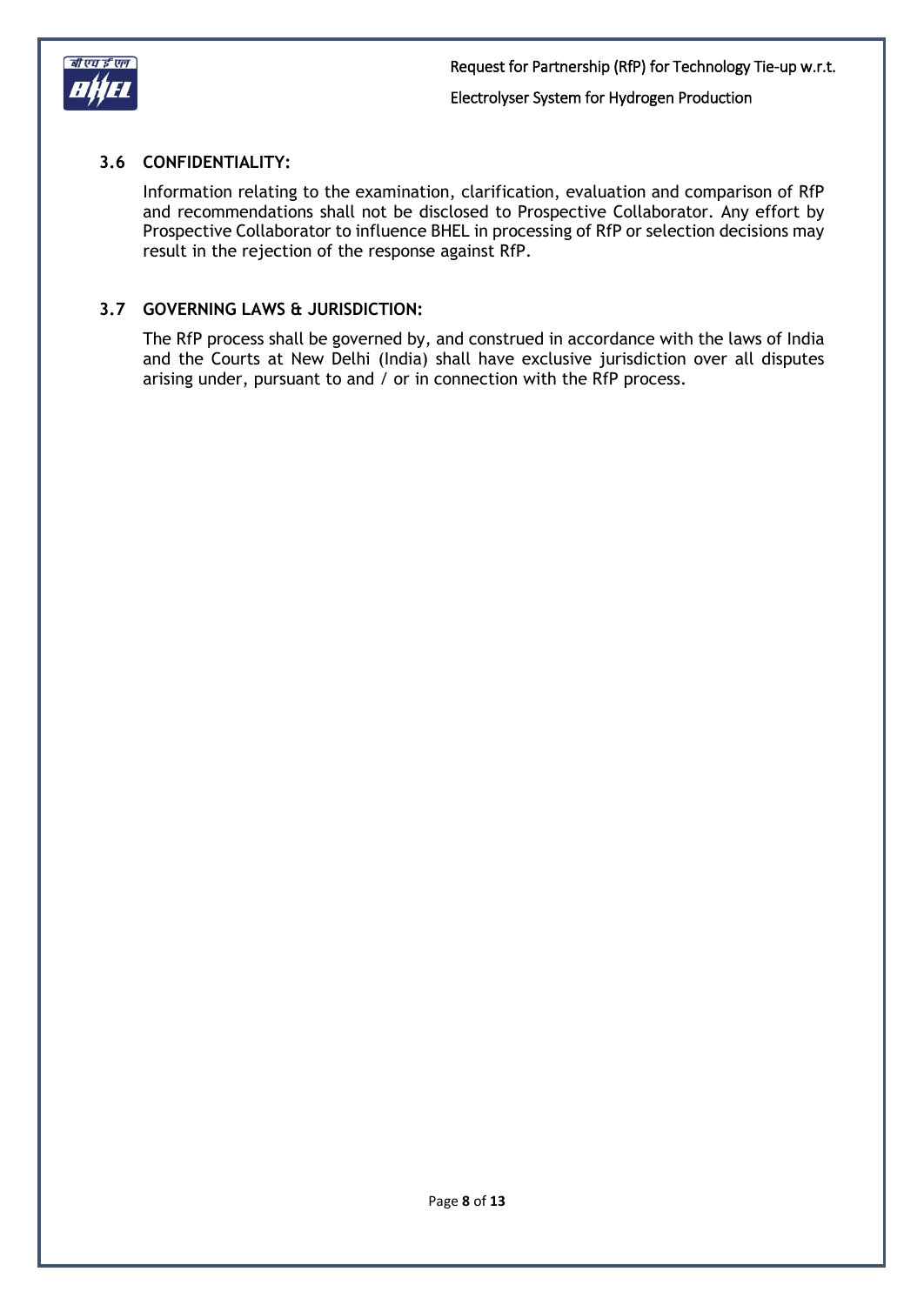

#### **Annexure-1**

# **Indicative Scope of Technology Licensing**

| a) | Licensing & sharing of the state-of-art technology relating to design, engineer,<br>manufacture, assemble, install, commission, quality control, test, supply,<br>maintain, operate, repair, service, troubleshoot and selling of the Electrolyser<br>System for Hydrogen Production.          |
|----|------------------------------------------------------------------------------------------------------------------------------------------------------------------------------------------------------------------------------------------------------------------------------------------------|
|    | Here, Electrolyser system means Electrolyser stack along with its necessary BOPs<br>required for generation of fuel cell grade hydrogen from De-ionized water, such<br>as, Stack power system, Water management system, Hydrogen processing<br>system, Cooling system, and Control system etc. |
| b) | Sharing of applicable computer programs including logics and source code, if any                                                                                                                                                                                                               |
| C) | Sharing of improvements/modifications/developments/up-gradations carried out<br>by the prospective collaborator over the duration of the technology licensing<br>agreement for taking care of new market requirements and obsolescence of<br>components used in the system                     |
| d) | Assistance in planning & setting up of the facilities by way of expert advice in<br>terms of identifying, sizing & selection of equipment required for manufacturing<br>and assembly, their layout and foundation etc.                                                                         |
| e) | Assistance for establishing manufacturing processes, commissioning of the<br>manufacturing facilities, design of special tools and dies, jigs & fixtures etc. by<br>way of deputation of experts for mutually agreed number of man days as and<br>when required by BHEL.                       |
| f) | Sharing of Site feedback and troubleshooting information                                                                                                                                                                                                                                       |
| g) | Training in the design, engineering, manufacturing, assembly, installation,<br>commissioning, integration, quality control/ quality assurance, testing, supply,<br>maintenance, operation, repair, service and troubleshoot.                                                                   |
| h) | Deputation of prospective collaborator's experts to assist BHEL in absorbing the<br>technology for licensed products.                                                                                                                                                                          |
| i) | Support through engineering services from prospective collaborator's design<br>office / manufacturing facilities for licensed products.                                                                                                                                                        |
| j) | Sharing of information to enable BHEL to source/procure those items, which the<br>prospective collaborator sources from outside (as they are not manufactured by<br>the prospective collaborator) for use in the Electrolyser System.                                                          |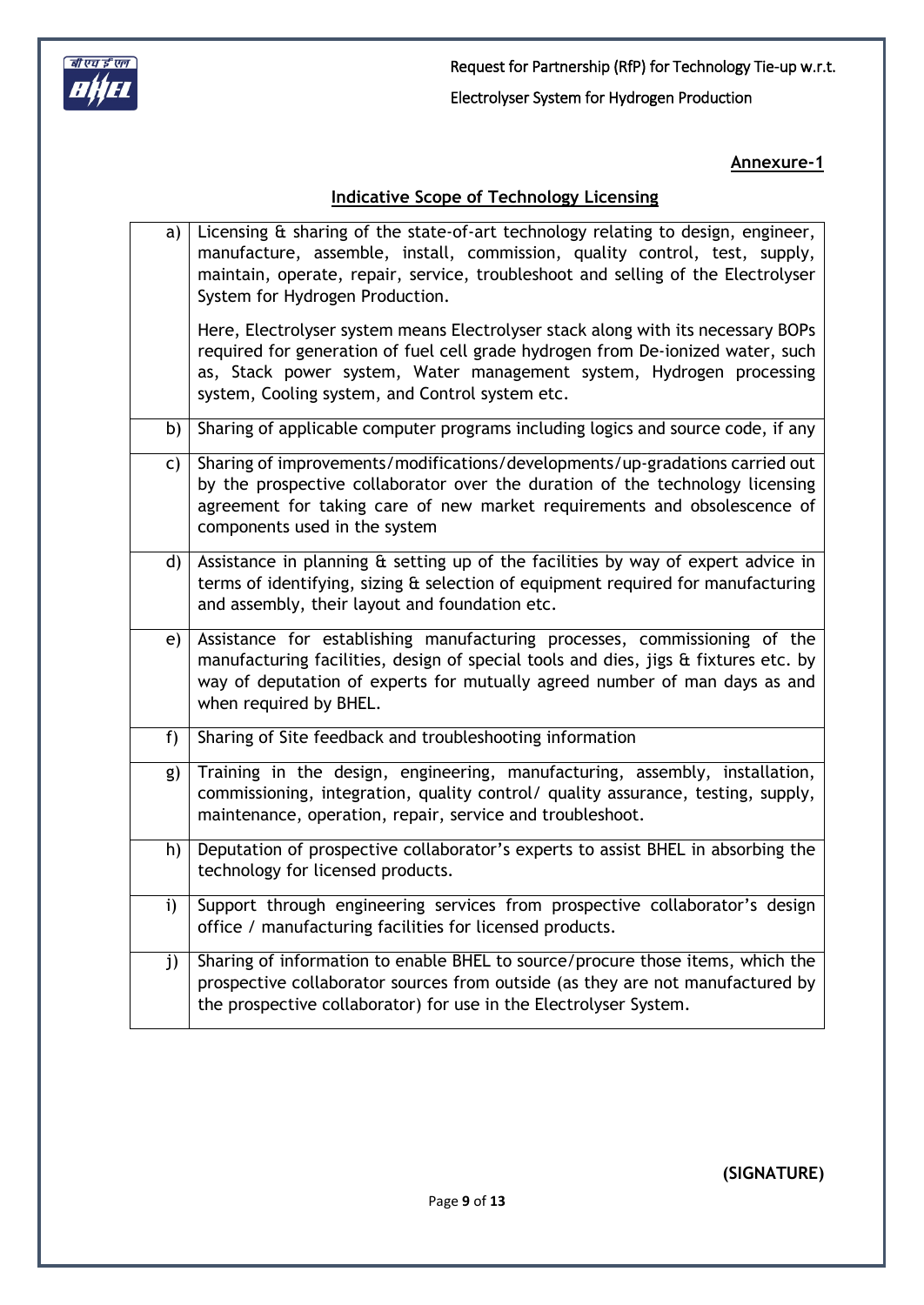

Request for Partnership (RfP) for Technology Tie-up w.r.t.

# Electrolyser System for Hydrogen Production

## **Annexure-2**

# **Details required from Prospective Collaborator**

| S. No.           | Requirement                                                                                                                                                                                                                                                                                                             | Prospective<br>Collaborator's<br>response (YES/NO)<br>and remarks if any |
|------------------|-------------------------------------------------------------------------------------------------------------------------------------------------------------------------------------------------------------------------------------------------------------------------------------------------------------------------|--------------------------------------------------------------------------|
| 1.               | Whether the Prospective Collaborator is an Original Equipment<br>Manufacturer (OEM) of Electrolyser System                                                                                                                                                                                                              |                                                                          |
| $\overline{2.}$  | For how many years, Prospective Collaborator is in business of<br>Electrolyser System                                                                                                                                                                                                                                   |                                                                          |
| $\overline{3}$ . | Whether the prospective collaborator<br>has<br>capability of<br>engineering and product development of Electrolyser System                                                                                                                                                                                              |                                                                          |
| 4.               | Whether the Company background and its product profile/<br>catalogues along with technical details of Electrolyser System,<br>which is being offered to BHEL under this RfP, enclosed                                                                                                                                   |                                                                          |
| 5.               | Whether product data sheet has been enclosed                                                                                                                                                                                                                                                                            |                                                                          |
| 6.               | Whether information on competitors/market share has been<br>enclosed                                                                                                                                                                                                                                                    |                                                                          |
| 7.               | Whether Prospective Collaborator's detailed reference list<br>(including performance certificates, satisfactory operation<br>certificates etc.) have been enclosed                                                                                                                                                      |                                                                          |
| $\overline{8}$ . | Whether Prospective Collaborator's annual audited financial<br>reports including auditor's report for last 3 years have been<br>enclosed                                                                                                                                                                                |                                                                          |
| 9.               | Whether the Prospective Collaborator owns the Intellectual<br>Property Rights for the technology being proposed for licensing<br>under the Technology Collaboration Agreement (TCA) or has an<br>unencumbered right from the owner of the Intellectual Property<br>Rights to sub-license the technology, if applicable. |                                                                          |
|                  | If yes, whether list of such Intellectual Property Rights enclosed.                                                                                                                                                                                                                                                     |                                                                          |
| 10.              | Whether the Prospective Collaborator has any experience in<br>establishing new manufacturing, testing and assembly facilities,<br>if so please specify.                                                                                                                                                                 |                                                                          |
| 11.              | Whether Prospective Collaborator has offered technology license<br>to any other company in the world for Electrolyser System. If so,<br>please specify.                                                                                                                                                                 |                                                                          |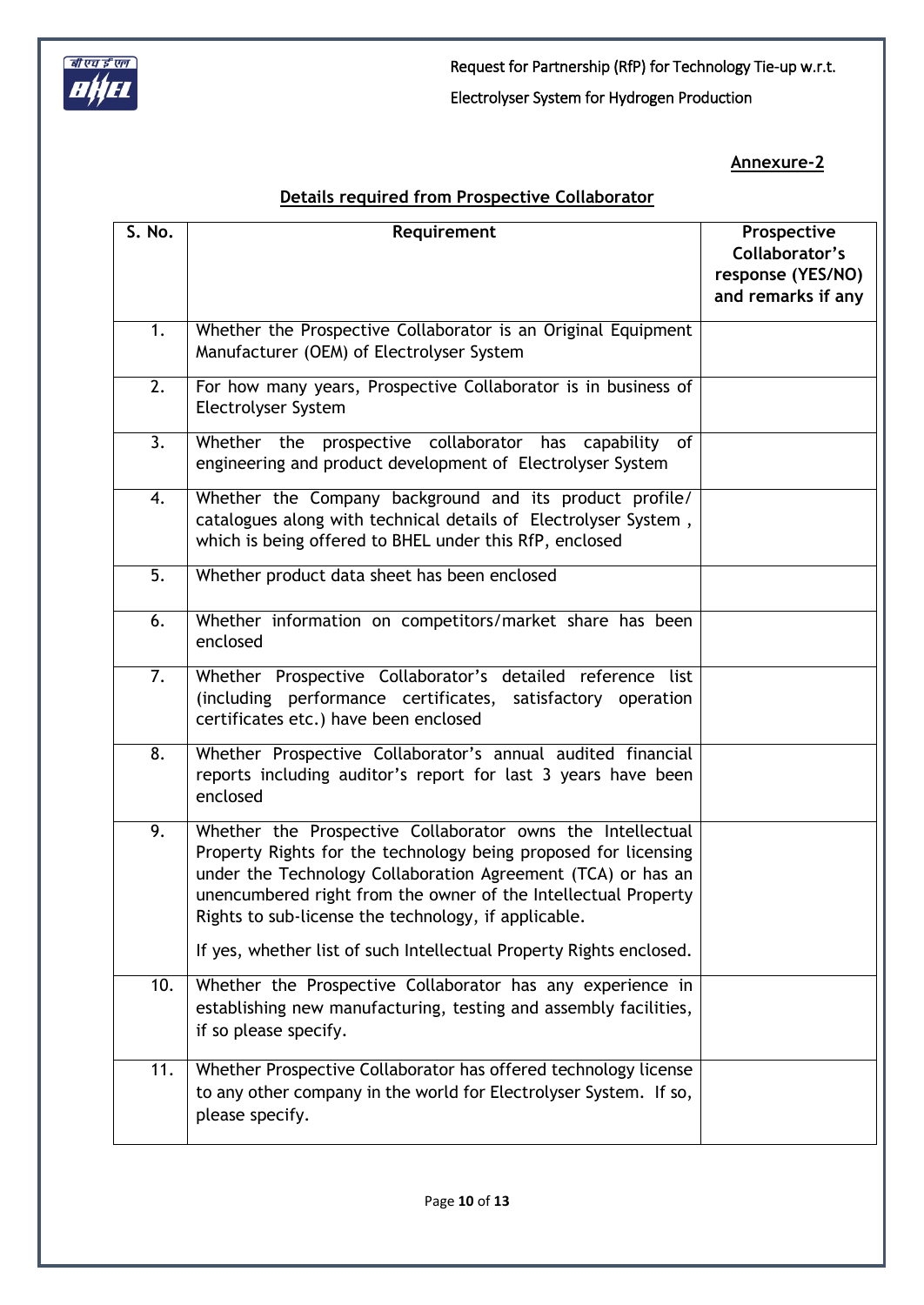

| S. No.            | Requirement                                                                                                                                                                                                                                                                                                 | Prospective<br>Collaborator's<br>response (YES/NO)<br>and remarks if any |
|-------------------|-------------------------------------------------------------------------------------------------------------------------------------------------------------------------------------------------------------------------------------------------------------------------------------------------------------|--------------------------------------------------------------------------|
| 12.               | The Prospective Collaborator should have at least 3 years of<br><sub>of</sub><br>experience<br>designing,<br>engineering,<br>manufacturing,<br>assembling, testing, supply, installation and commissioning of<br>Electrolyser System, as on the closing date of this RfP.                                   |                                                                          |
|                   | Whether Prospective Collaborator meets above PQR and<br>suitable/relevant documentary evidence to substantiate the<br>fulfilment of above PQR has been submitted.                                                                                                                                           |                                                                          |
| 13.               | The Prospective Collaborator should have done<br>system<br>integration & supplied at least one (1) Electrolyser system of<br>capacity 100 Nm3/hr Hydrogen or more in last 5 years and the<br>system should have been in successful operation for at least 1000<br>hours as on the closing date of this RfP. |                                                                          |
|                   | Whether Prospective Collaborator meets above PQR and<br>certificate<br>the<br>requisite<br>performance<br>from<br>end<br>client/customer as documentary evidence to substantiate the<br>fulfilment of above PQR has been submitted.                                                                         |                                                                          |
| $\overline{14}$ . | Whether the Electrolyser System being proposed for technology<br>licensing to BHEL is approved for all necessary certifications (to<br>be substantiated with necessary certificates)                                                                                                                        |                                                                          |
| 15.               | Details about the total Strength of Engineering/ Technical<br>Personnel                                                                                                                                                                                                                                     |                                                                          |
| 16.               | Whether the Prospective Collaborator has any presence in India.<br>If so, please specify.                                                                                                                                                                                                                   |                                                                          |

**(SIGNATURE)**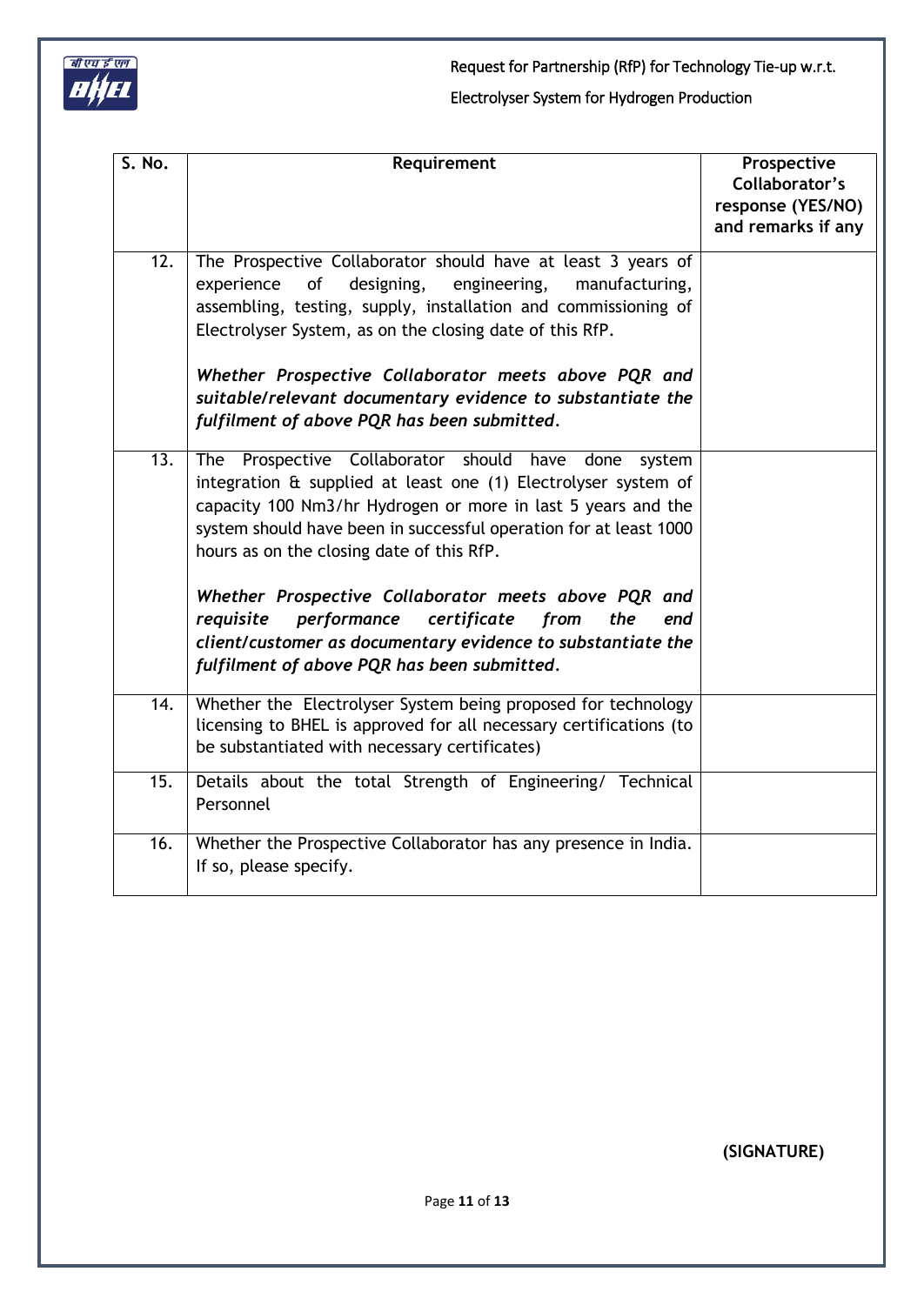

**Annexure -3**

# **Information on Various Parameters of Electrolyser System**

| S. No. | <b>Specifications / Parameters</b>                                                                                                                                                                                     | Prospective<br>Collaborator's<br>response (YES/NO)<br>and remarks if any |
|--------|------------------------------------------------------------------------------------------------------------------------------------------------------------------------------------------------------------------------|--------------------------------------------------------------------------|
| 1.     | Type of Electrolyser Technology (Alkaline/PEM/AEM/SOEC<br>etc.) possessed by the Prospective Collaborator                                                                                                              |                                                                          |
| 2.     | Annual Manufacturing capacity of MEAs/Stack/System                                                                                                                                                                     |                                                                          |
| 3.     | Whether the Membrane Electrode Assemblies (MEAs) / Core<br>Cells (consists of electrodes and ionic conductive separator)<br>are manufactured in-house or bought out                                                    |                                                                          |
| 4.     | If MEAs/ Core Cells are manufactured in-house, then specify<br>details about procurement of raw materials like catalyst,<br>electrolyte membrane etc.                                                                  |                                                                          |
| 5.     | If MEAs / Core Cells are bought out, then details about the<br>process for procurement of the raw materials by BHEL                                                                                                    |                                                                          |
| 6.     | Whether the Bipolar plates are manufactured in-house or<br>bought-out                                                                                                                                                  |                                                                          |
| 7.     | If plates are manufactured in-house, then details about<br>procurement of raw materials                                                                                                                                |                                                                          |
| 8.     | If plates are bought out, then details about the process for<br>procurement of raw materials by BHEL                                                                                                                   |                                                                          |
| 9.     | Whether the Prospective Collaborator has<br>in-house<br>capability for all sub-components (Porous transport layers,<br>end plates, sealings etc.) of stack                                                             |                                                                          |
| 10.    | Whether the<br>Prospective Collaborator has in-house<br>capability for all other sub-systems (Power supply system,<br>Water management system, Hydrogen processing system,<br>Cooling system, and Control system etc.) |                                                                          |
| 11.    | Whether any agreement / technology tie-up with a third<br>party is required for any item/material used in<br>manufacturing of electrolyser system. If yes, please specify.                                             |                                                                          |
| 12.    | Minimum and maximum capacity of Electrolyser system<br>(range in Nm <sup>3</sup> /hr)                                                                                                                                  |                                                                          |
| 13.    | Operating temperature range (°C)                                                                                                                                                                                       |                                                                          |
|        |                                                                                                                                                                                                                        |                                                                          |